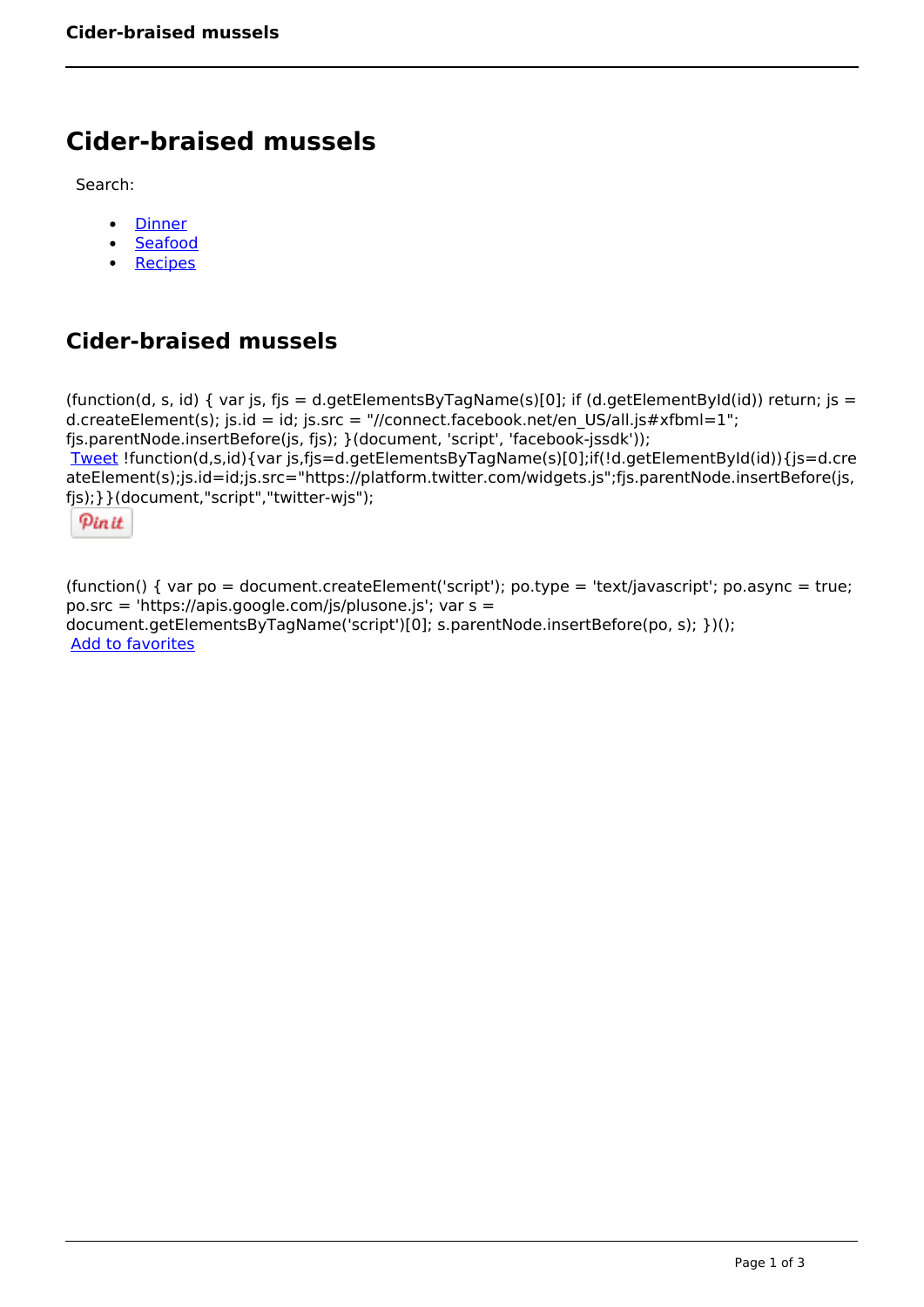

Rate this recipe

0 people are cooking this [Count me in](https://www.naturalhealthmag.com.au/flag/flag/favorites/1118?destination=printpdf%2F1118&token=0df478e71396bcc9b0296811d434dbee)

Dorota and Walter Trupp share their favourite seafood recipes.

#### **Ingredients** (serves 4)

- 2 kg [mussels](http://www.naturalhealthmag.com.au/nourish/pappardelle-mussels-garlic-and-chilli), clams or pipis
- 1 large carrot
- $\cdot$  1 leek
- 1 stick celery, optional
- 2 garlic cloves, peeled
- $\cdot$   $\frac{1}{4}$  bunch dill (use parsley as replacement)
- 1 glass cider
- $\cdot$  ½ glass double cream
- Salt and pepper

#### **Method**

Wash the shellfish in cold water (if you use mussels, remove the stringy beard by pulling it towards the hinge).

Crush the garlic with the side of a knife blade and chop roughly.